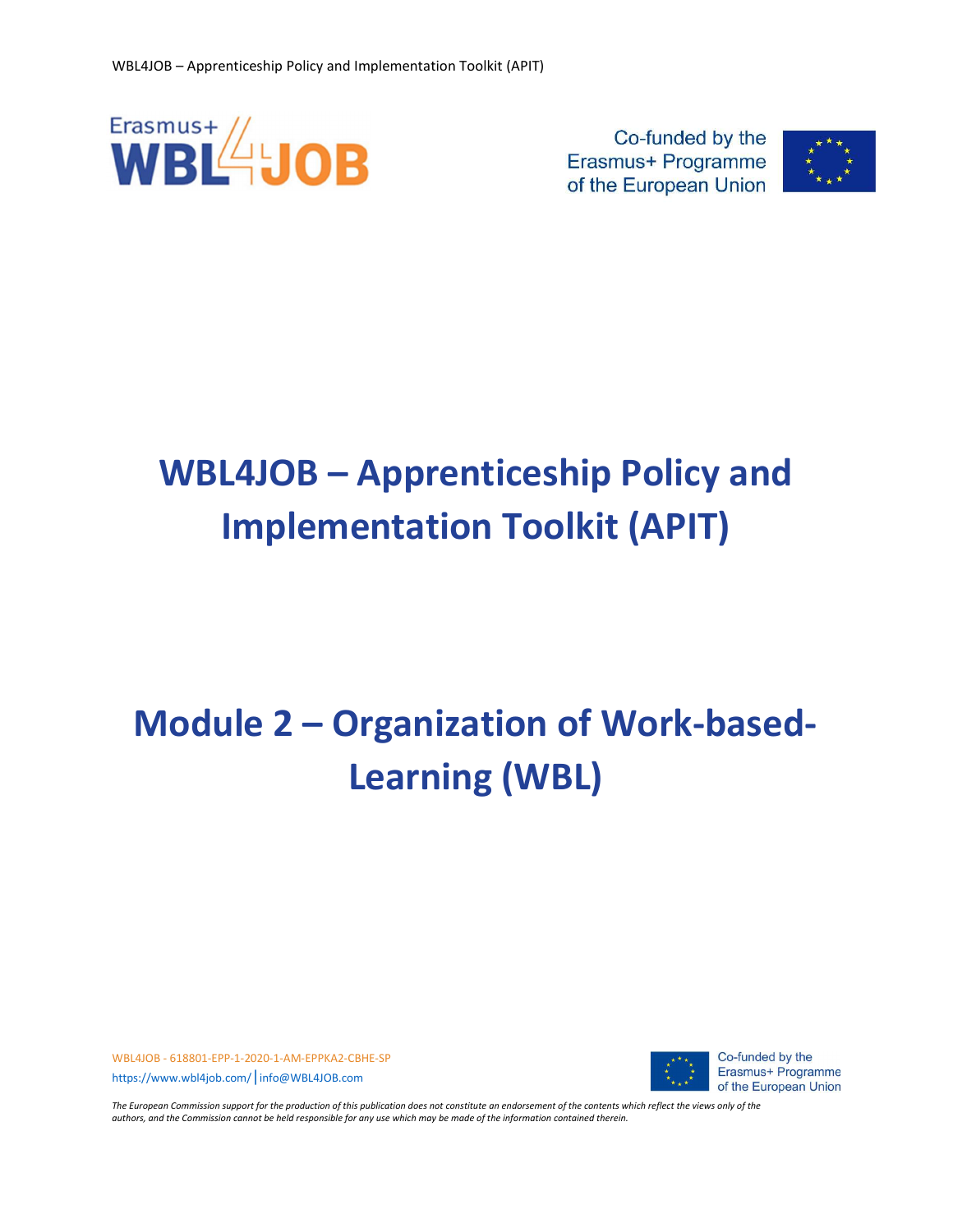# Module 2 – Organization of Work-based-Learning (WBL)

#### Introduction

This module is divided into 2 parts:

- In the first part, we will study the general principles of work-based learning and the context in which it takes place.
- Then, in the second part, we propose a process to build a work-based learning course in a higher education institution. We propose a seven-step process designed and carried out thanks to the mobilization of various actors.

# 1. The framework of a WBL course

#### Introduction

Work-based learning, also known as dual training or apprenticeship, is a system of training that combines theoretical instruction at a training centre (school, university, etc.) with professional practice in a company.

It is a system of training which integrates work experience where the person concerned, the alternating student, trains periodically in a company and in an educational institution.

#### See our WBL definition.

The student can thus learn and acquire in parallel theoretical knowledge and acquire a professional qualification. He can therefore integrate more easily into the life and culture of the company (practical phase) while continuing his or her studies in a training institution to obtain a diploma, bachelor's or master's degree, etc. (theoretical phase). The practical and theoretical phases alternate during the study cycle.

#### a) Necessary obligations that need to be respected

The WBL is based on an agreement between:

- The work-study student,
- The educational institution (school, university),
- The employer (private or public company);

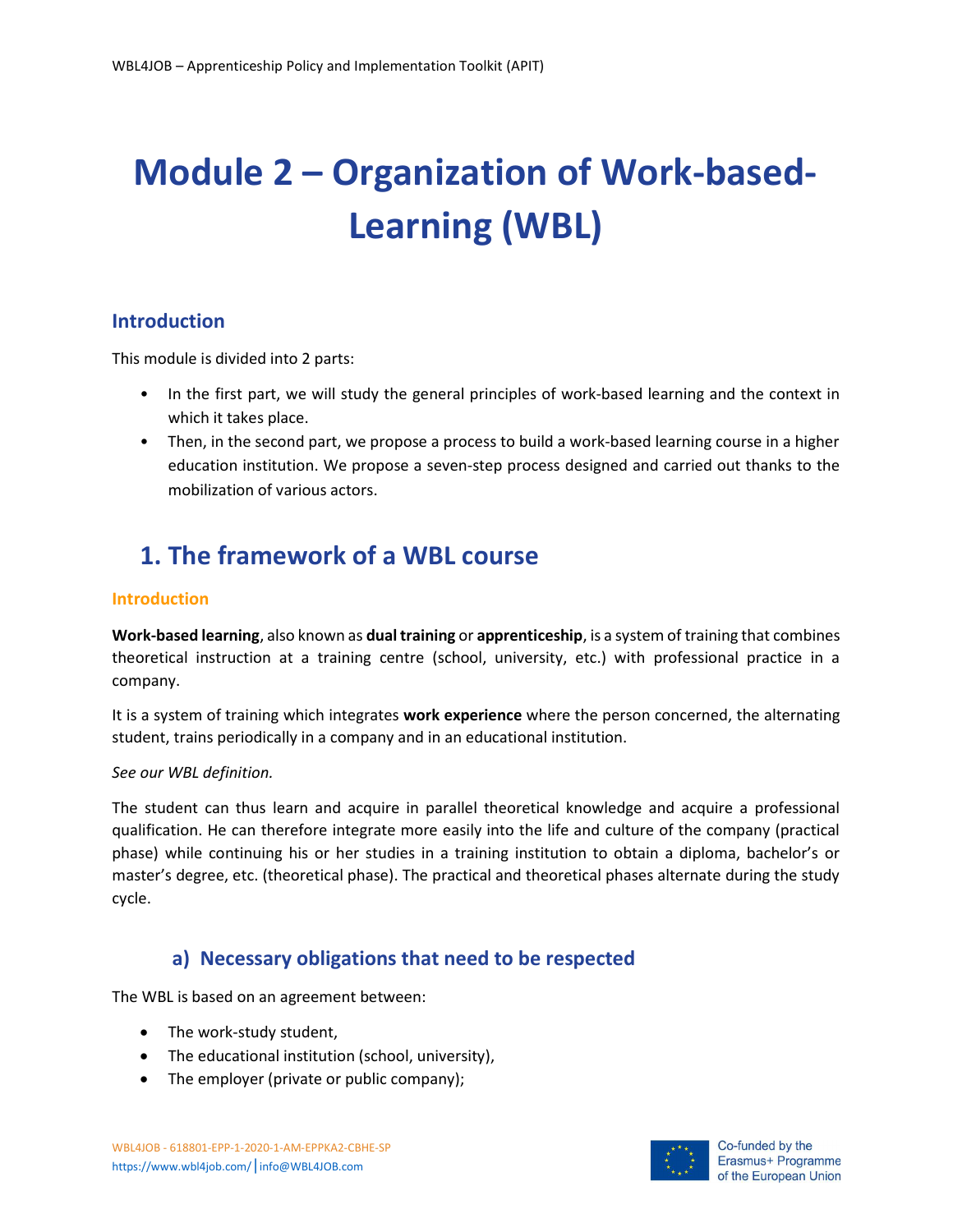It is a training system which must be based on a tripartite legal contract reconciling the activities in the company, the theoretical training, and which defines the commitments to be respected by each of the parties.

- The employer commit to provide a job for an employee and to organize his or her training. It is a necessary and fundamental part of the implementation of the alternation between the company and the training provider.
- The training institution commits to provide training in line with the requirements of the company's business.
- The work-study student commits to follow the training course, pass his/her exams to obtain the diploma and provide work or service expected by the company.

## b) The tutor: the central actor

Whatever the periodicity of the work-based learning, the parties to the contract must put in place a particular organization. Indeed, the parties involved must be able to communicate easily with each other. To facilitate compliance with commitments, a tutor must necessarily be appointed, in his apprenticeship master within the company. He/she must be chosen by the employer for his/her professionalism (experience, diplomas, etc.).

The tutor plays an essential role:

- Towards training, because he will constitute a link between the different parties, in particular with the university representative (theoretical phase).
- Towards the company, because he will accompany the student during his integration in the company, he will control the good progress of the professional training (practical phase). He or she must always be available and attentive to problems.

## c) More intensive pedagogical follow-up

In order to ensure that the employer is able to guarantee the attendance and participation of the student/employee at the courses, a system for monitoring attendance (attendance certificate) is essential. Meetings at the workplace and on the training site between the tutor and a training manager must be organized in order to monitor the progress of the work-study student during his or her workstudy period, both for the practical and theoretical phases. This follow-up should be formalized by drawing up a work-based training plan prior to the work-study period, and then by professional assessment reports and visit reports. Similarly, university evaluation records must be sent to the tutor. The use of a digital platform can simplify the burden of these tasks.

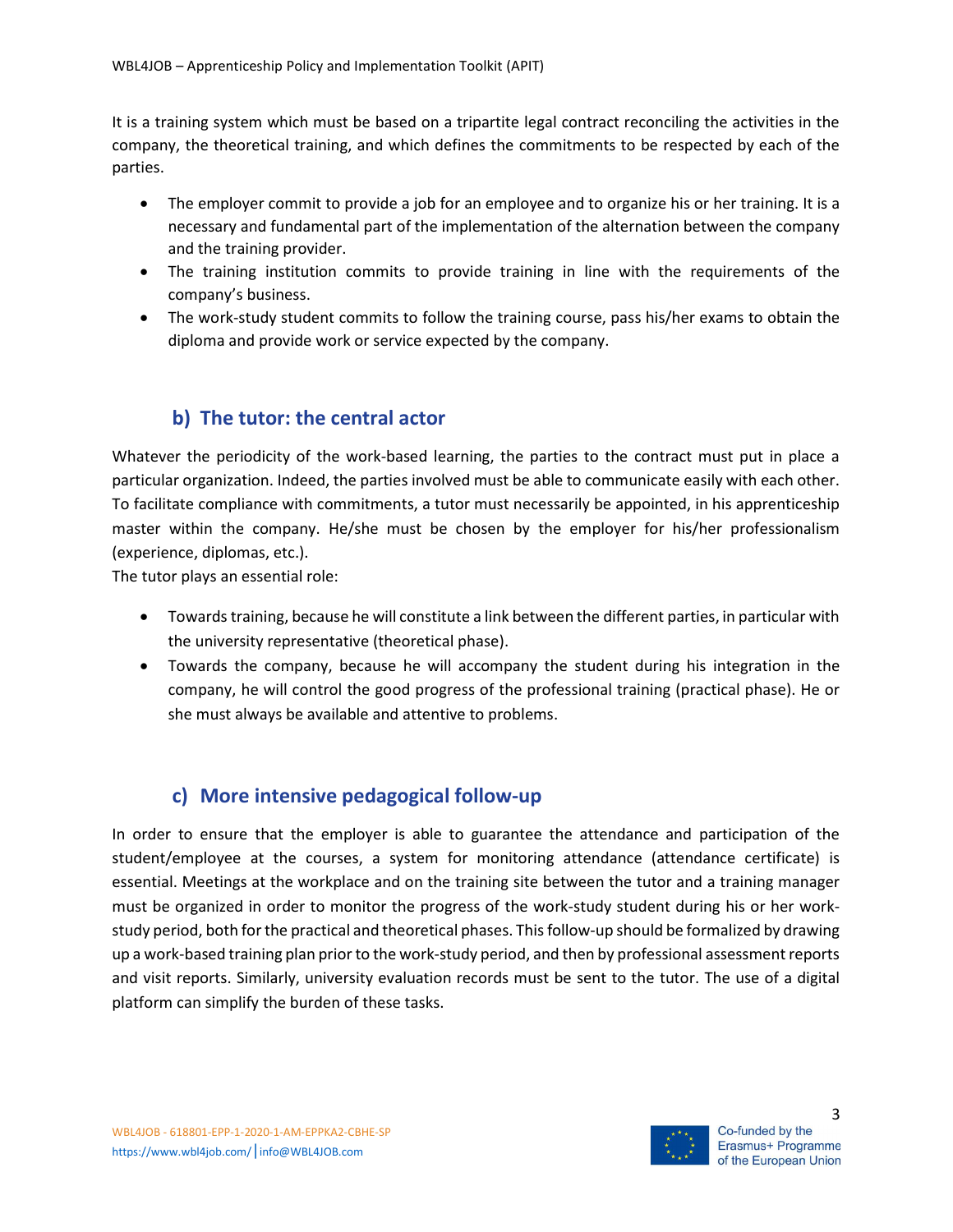## d) The alternating student: student or employee?

The student/alternate, who is regularly enrolled, is following a training course at an educational institution and could therefore be considered as a person with a simple student status. However, as they also carry out a regular (long-term) professional activity within a host company, labour legislation (as in many countries) is entitled to require the existence of an employment contract, which gives them the status of an employee.

This employee status is to be preferred as it can be used as a criterion to distinguish:

- trainees/students with university student status, who are occasionally in companies as part of external activities (internships) as part of their course of study.
- paid 'work experience/apprentices' who are engaged in a regular professional activity under the authority of a company manager and for which labour legislation applies. This employment contract may be of a particular type because it must at least include the compulsory time spent in training to enable the work-study student to prepare for his or her diploma. It is this contract that will ensure compliance with the rules laid down by labour law, particularly with regard to working hours, when defining the alternating work schedules. It should also provide the framework for training arrangements both in the company and at the training centre.

## e) The periodicity of WBL

The frequency in which students are at university or in the company varies greatly from one training course to another and depends on the sector of activity. It is necessary for the training institution to adapt its training and the rhythm of the alternation to the needs of the companies in the sector concerned.

- In the medical field, medical students have the fastest frequency: in the morning they are in the hospital, in the afternoon they attend lectures at the lecture theatre.
- Some engineering courses alternate between work and study for up to several months when working on projects.

In terms of the organization of the WBL course, all rhythms are possible. Among the most commonly used by companies and higher education institutions are:

- 3 days of training in the company and 2 days at university,
- 1 week in the company and 1 week at university,
- 1 week out of three at university,
- 2 months in the company and 2 months at university,
- 6 months in the company and 6 months at university.

Planning a short periodicity can have disadvantages. Indeed, the pace can be disruptive to the employer or the student. It is possible that the tasks are not clearly defined, given the time spent by the alternating student. This type of periodicity requires additional rigour on the part of the employer in monitoring tasks. On the other hand, when the periodicity is too long, the work-study student will not be able to compare the theory learned at university with real practice in the company. Moreover, they will have less

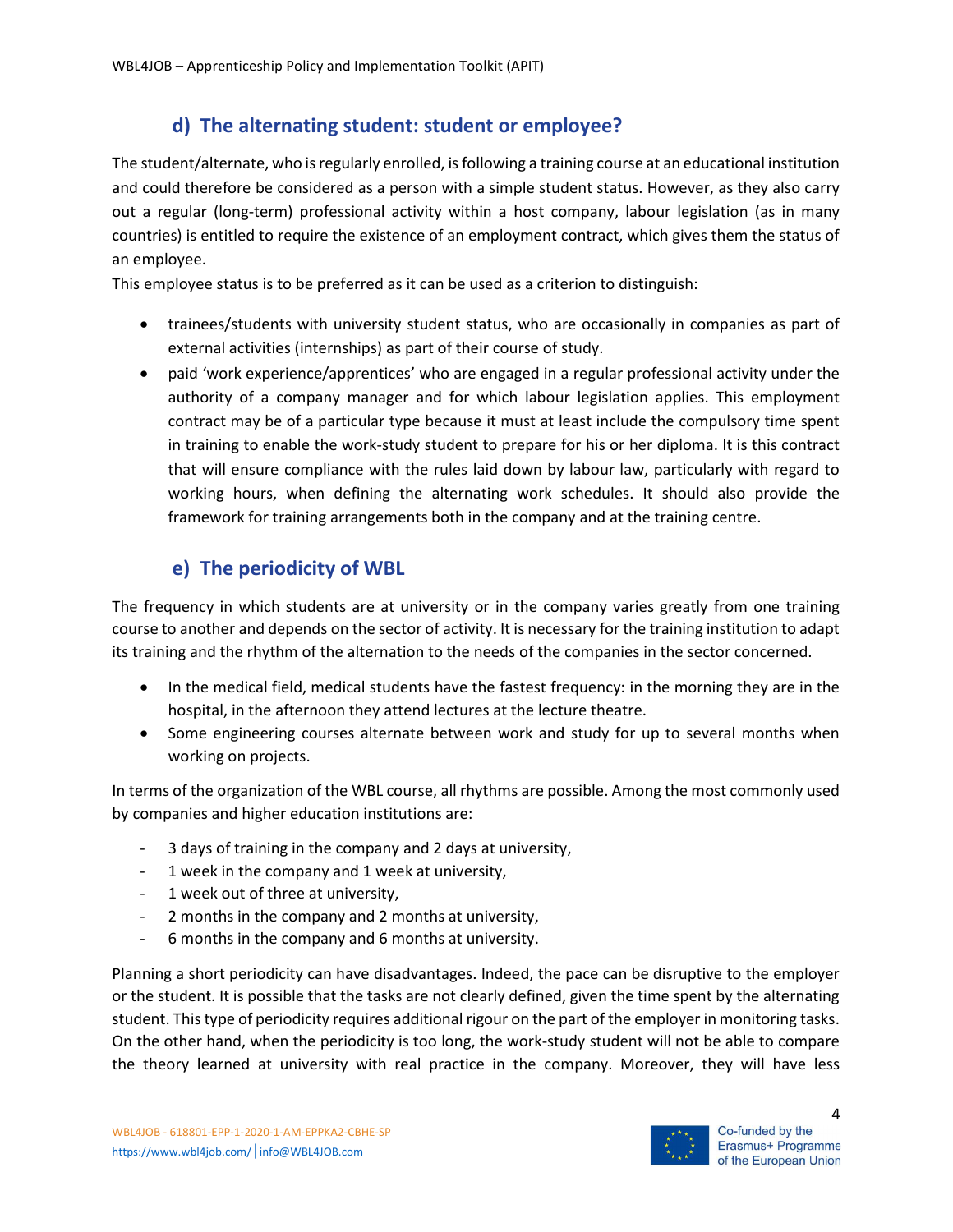opportunity to transform their knowledge into know-how (practical competences). The adaptation of training periodicity to variations in the company's activity is a guarantee of success of WBL.

## f) How to prepare the students? What are the specificities in WBL?

The diplomas prepared in the framework of apprenticeship are identical to those prepared in the 'standard' school system: same level of qualification, same programme. In the standard school systems, work experience can be acquired in the form of internships to be carried out during the year, but cannot really replace apprenticeship, where periods of teaching in training institutions alternate with periods of work in companies. To take account of these differences and of the training acquired in the workplace by the trainee, the hours taught in apprenticeship may differ and be slightly lower. It is also the responsibility of the training manager, during the development meetings, to take into consideration the expectations of companies through the comments of tutors and professional organizations in order to continuously adapt the courses. The courses need to give students the skills that make it up to changes in the profession, technology and regulations.

In addition to the classic control and evaluation of knowledge, a special place must be given to the evaluation of the apprentice in the workplace. Often this is done by the creation of an additional teaching unit or a specific supplement to the diploma.

## g) Specific recruitment

The idea of dividing one's time between acquiring a base of theoretical knowledge and an effective professional activity in a company may seem attractive to young people, but WBL training requires a certain number of qualities and character traits that must be detected at the time of recruitment.

#### Organizational skills

While higher education already requires a good dose of rigour and organization, work experience requires a sense of priorities, an ability to prioritize tasks and a capacity to optimize your must scarce resource: time. By constantly alternating their professional obligations and classroom commitments, work-study students gradually develop their sense of organization and find the balance that enables them to successfully complete their professional project.

#### Have a Sense of Community

During their period of work experience in the company, work-study students are often required to work in groups. They must therefore have a sense of teamwork in order to put their efforts to the benefit of their team. They must be open-minded, listen to their colleagues, make suggestions and be willing to learn from experienced colleagues in order to become operational quickly. A sense of teamwork is also necessary during the course, as there is a lot of work to be done in pairs or in groups throughout the course.

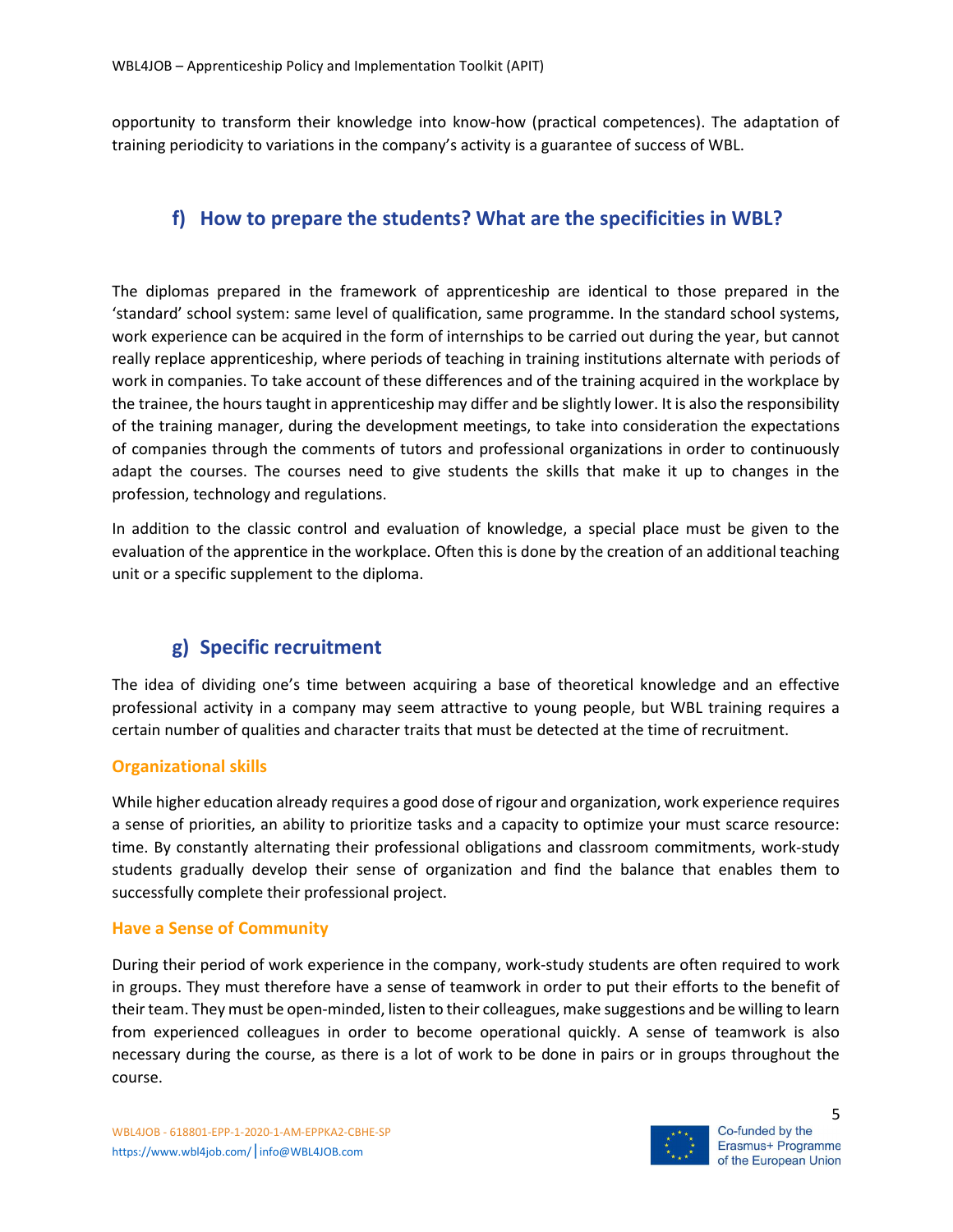#### Be Motivated and Disciplined

The work-study student is a fully-fledged employee who also attends class. It is a demanding rhythm that requires a certain amount of motivation over time, to which must be added the discipline to honour all their commitments, both in the classroom and in the host company.

#### Be Multitask and Cross-Functional

A good trainee must multitask, as he or she may be required to carry out tasks other than those assigned at the beginning of the training period. Employers, especially in small organizations, particularly appreciate talent that can work in several departments and at the same time make up for any understaffing.

#### Demonstrate Autonomy

 Although they are supervised by a company tutor, work-study students must be independent. They are a source of new ideas and bring a fresh perspective to the host organization. Autonomy should not prevent the work-study student from asking questions or requesting help. During the recruitment phase, it is essential to involve the professional community in the selection of applications. This sharing also facilitates access to apprenticeship for young people whose applications have attracted the attention of employers.

## h) Summary: the advantages and disadvantages of WBL

The benefits of work-based learning are acknowledged by most professionals in all sectors of activity, whether they are recruiters or former students.

#### The advantages of work-based learning

#### Work based learning facilitates professional integration

The work-study student will inevitably benefit from more concrete professional experience than a student who has completed initial training. Their skills will often be sharper and their concerns more in line with the reality of the business world. Thanks to regular contact with professionals, the work-study student is better able to develop his or her skills and to prove himself or herself by carrying out many tasks that another employee could have carried out. The work-study student's increase in autonomy (and confidence) is often remarkable and linked to the professional skills they develop day by day. Recruiters will always be more inclined to choose a candidate who has opted for a WBL diploma. It is not uncommon to see a work-study student being recruited by his or her host company once the course is over. In any case, it remains a great way of enriching one's professional network and making valuable contacts that may prove very useful later on.

#### The Diversity of Work-Based Learning

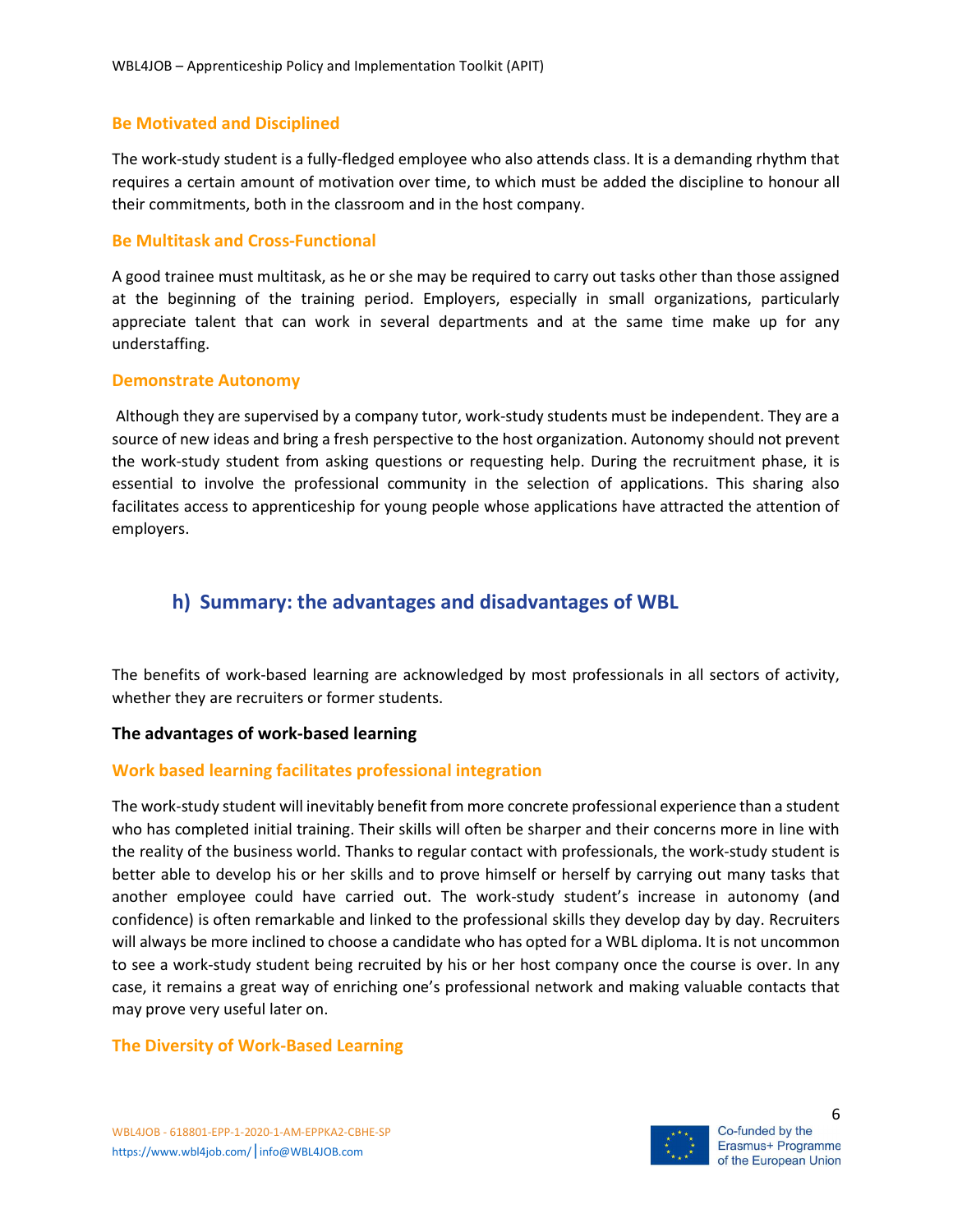Work-based learning is suitable for all qualifications and almost all diplomas, from high school to Master's degree. No level of study is left behind. Even business and engineering schools have gradually adopted this training formula. Work based training is not reserved for short courses and/or manual work.

#### Pay for Studying

Academic diplomas often have a significant cost for students or their parents. Work based training allows to overcome this financial constraint. Indeed, one of the major advantages of work-based learning is that it allows students to finance their studies as well as their daily expenses (rent, shopping, travel, leisure activities) thanks to a salary, the amount of which depends on the level of study and age of the student.

#### The disadvantages of alternations

Although an effective way of finding a job, work-based learning does have some disadvantages, which should be taken into consideration before embarking on this type of course:

#### Fast paced training or overly busy training?

The candidate will have to be able to alternate between theoretical courses, company constraints and homework, which sometimes represents a considerable workload.

#### Difficulties in finding a host company that accepts the work-based learning scheme

Recruiting a candidate for work-based learning involves a cost for the company, in terms of time and money, which explains the difficulties widely encountered by candidates for this type of training, although aid and tax incentives may be provided by public bodies.

#### Additional costs

As the candidate has to travel to two different places, costs have to be taken into account, especially if the company and the training centre are quite far apart.

# 2. Implementing work-based learning: a 7-process approach

This part serves as a guide for a training institution that is considering developing a work-based learning programme. It includes a number of recommendations related to the particularities and specificities of such training. To ensure overall consistency, the approach is broken down into processes to be carried out and thus meet the requirements expected during a quality audit. These processes are not carried out in the chronological order described. They involve different actors in the training institution who may work separately but in compliance with the obligation to consult each other. The responsibility for each process may involve one or more actors:

- Management of the institution,
- Training manager or head of the department,

WBL4JOB - 618801-EPP-1-2020-1-AM-EPPKA2-CBHE-SP https://www.wbl4job.com/|info@WBL4JOB.com

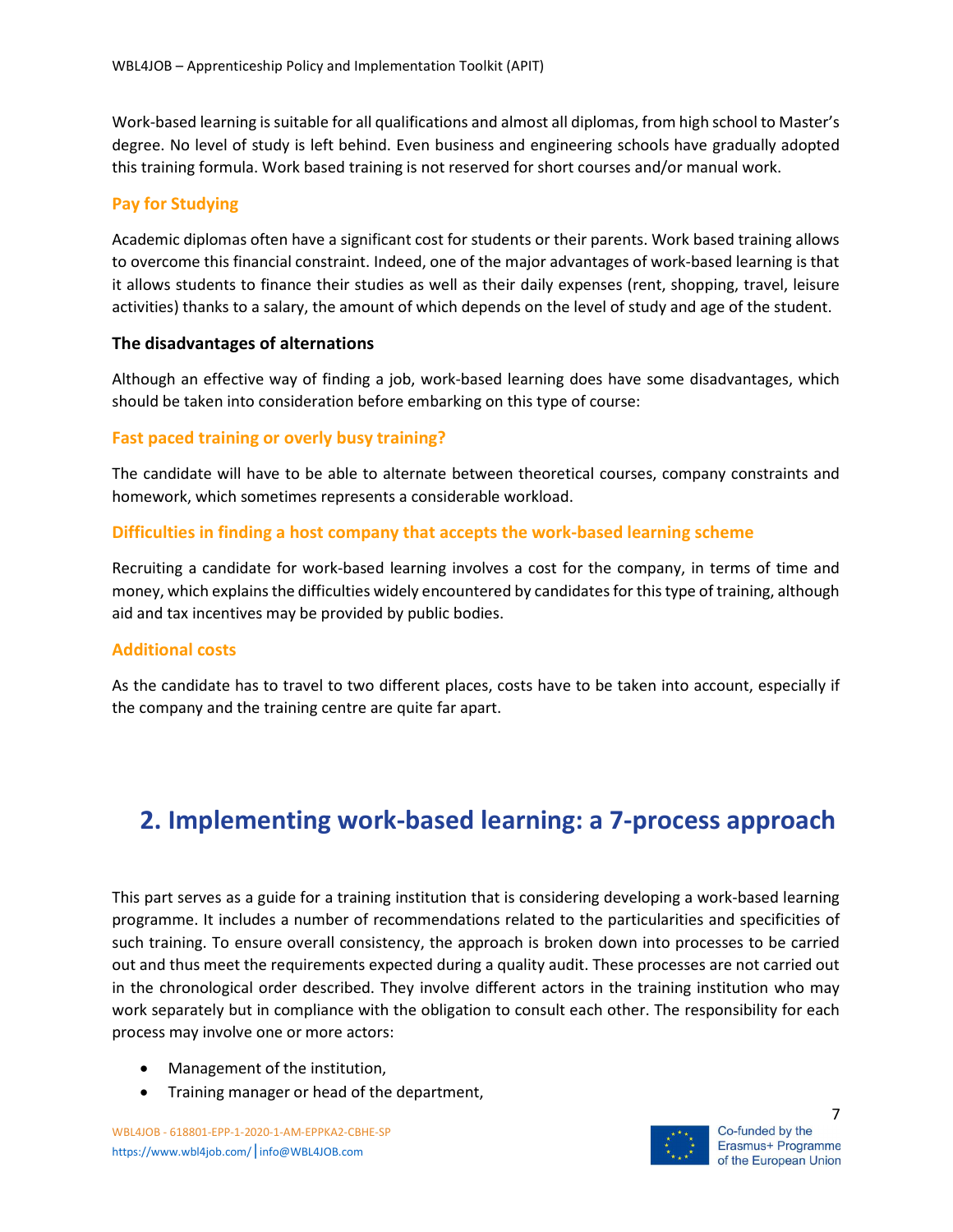- Director of Studies,
- Administrative assistant or secretary (school),
- Head of International Relations,
- Responsible for work-study programmes and relations with the professional world,
- training consultant,
- Logistics Manager,
- Financial Officer,
- **•** Business representative.

### Process 1

# Informing learners and companies about the courses offered, the recruitment periods and phases and the results already achieved

#### Process 1 main actors:

- Training manager or head of the department,
- Director of Studies,
- Administrative assistant or secretary (school),
- Head of International Relations,
- Responsible for work-study programmes and relations with the professional world,
- training consultant.

# a) The training institution provides the most comprehensive information possible

- Prerequisites
- The study programme, (teaching units, subjects,...)
- The objectives stated in skills and competences (creation of competence blocks)
- The duration of the training (development of a multi-year schedule and an alternation calendar)
- Methods used and evaluation methods (examination regulations)
- Access procedures and deadlines (application file)
- Tariffs,
- The contacts

# b) The training institution prepares and disseminates indicators on the level of performance and achievement of the training provision.

Performance indicators:

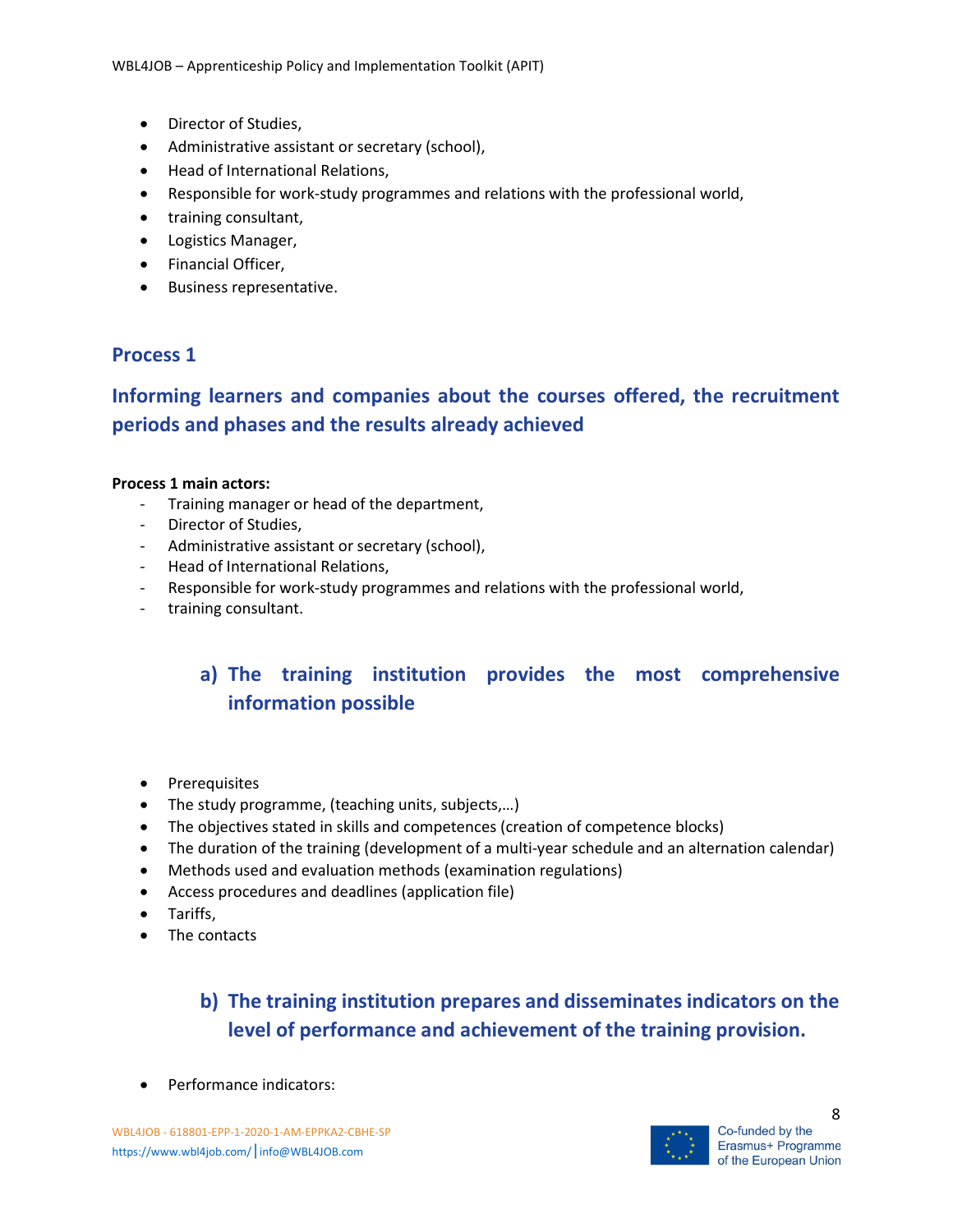- Number of applications
- Number of apprentices admitted
- Ratio of the number of apprentices graduating to the number of apprentices
- Satisfaction rate of apprentices,
- Drop-out rates and causes,
- Return rate of surveys,
- Interruption rate during the service,
- Breakdown rate of work-based learning contracts,
- **•** Employment integration rates.

# c) The institution that provides training leading to a diploma, a certification or a professional qualification, must provide information on how to obtain them.

Information should be provided on the description:

- Possibilities to validate one or more blocks of competences,
- Equivalence's available with other diplomas,
- Possible bridges,
- Follow-up of the course and opportunities.

#### Process 2

## Identify precisely the objectives of the proposed training and adapt it to the apprentices.

#### Process 2 main actors

- Training manager or head of the department,
- Director of Studies,
- Head of International Relations,
- Responsible for work-study programmes and relations with the professional world,
- Training consultant o Business representative.

# a) The training institution analyses the learner's needs in conjunction with the company and/or the relevant funding body.

This analysis is carried out before the recruitment and contracting process. The learner's needs are synthesized on different types of media.

- Analysis grids,
- Preliminary diagnostics,
- Admission files,

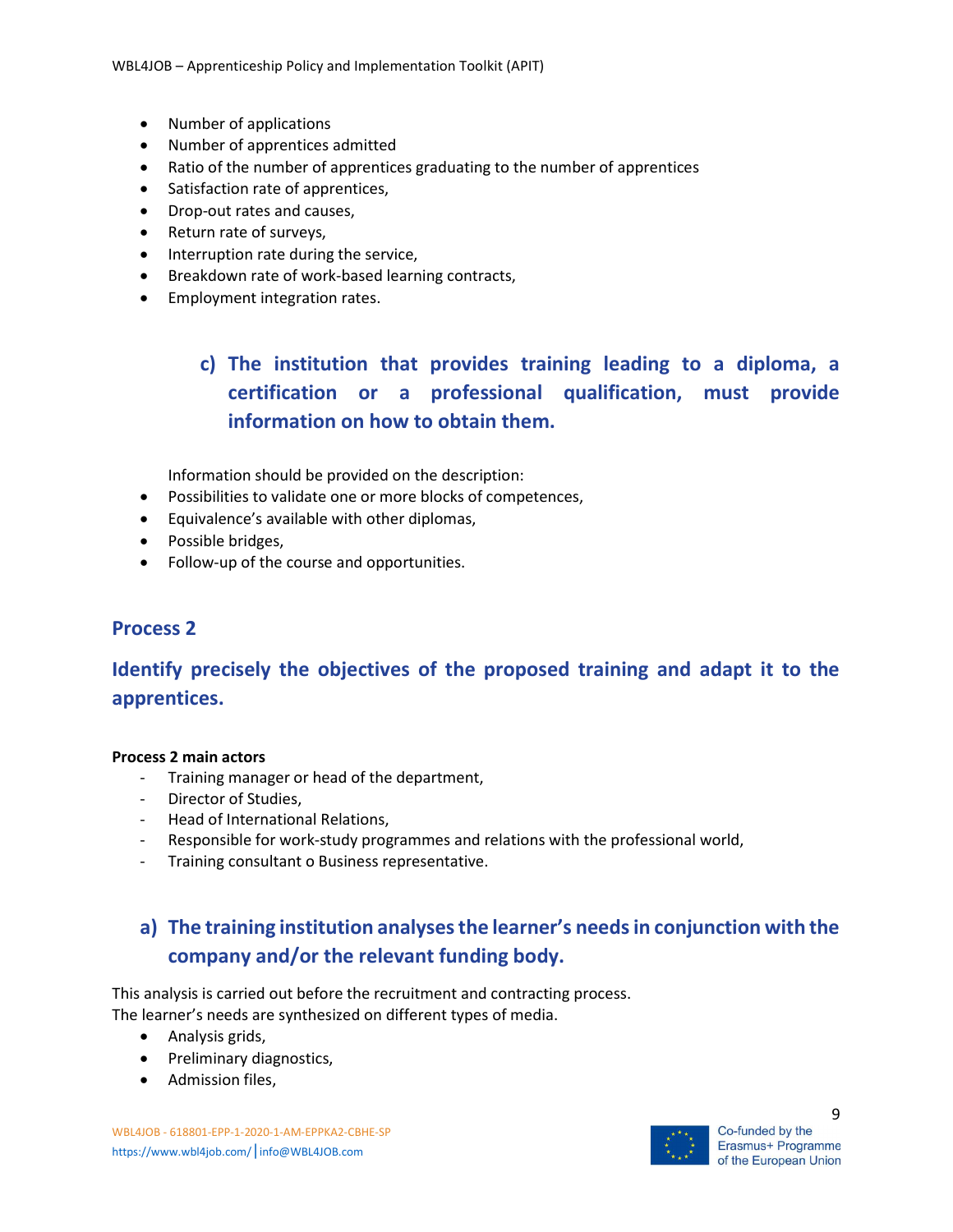• Interview reports...

# b) The training institution defines operational and assessable objectives for the service.

These objectives should be translated into professional competences and/or skills to be acquired and/or qualifications to be achieved.

# c) The training institution establishes the contents and the methods of the implementation of the training service by adapting them to the objectives defined and to the beneficiaries.

In order to take into account the needs and constraints of apprentices with a parallel professional activity, the institution must adapt the training through:

- Pathways,
- Sequences,
- Evaluation grids and procedures,
- Cross-referenced tables of the training content and the competency framework.
- Technical and pedagogical support methods: face-to-face, distance or blended learning (synchronous or asynchronous).

Blended learning: A combination of e-learning and face-to-face training.

Synchronous or asynchronous: In synchronous training exchanges with other learners or with tutors take place in real time, by chat, by web conference or by videoconference. Synchronous training also allows learners to share and interact with applications at the same time as the tutor gives them access to the shared document. In asynchronous training, exchanges with other learners or with tutors take place via communication modes which do not require a simultaneous connection. These may be discussion forums or the exchange of e-mails.

## d) The training institution establishes the procedures for assessing prior learning at the start of the diploma.

The evaluation can be limited to taking into account the diplomas, certificates or titles required, or the experience acquired. If a diagnosis at the entry is necessary, it will take the form of different tools:

- Interview,
- Quizzes, MCQs,
- Exercises, tests,
- Setting the scene,
- Tools for measuring gaps in terms of skills to be acquired or validated.



10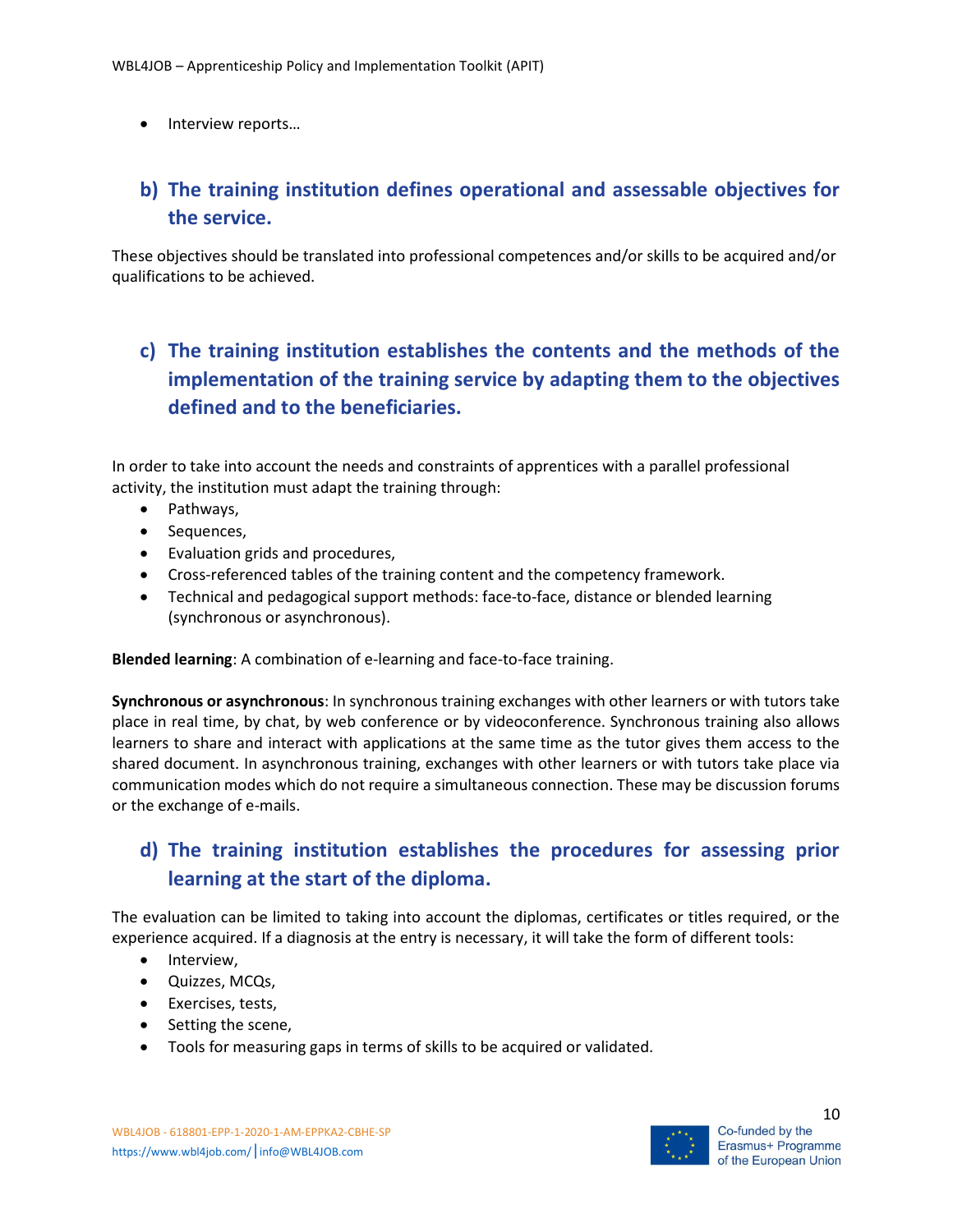Evaluation procedures: A process for identifying what is acquired in terms of skills and knowledge and what needs to be learned.

#### Process 3

## To welcome, support, monitor and evaluate apprentices during their work/study period

#### Process 3 main actors

- Training manager or head of the department,
- Director of studies, o Administrative assistant or secretary (school),
- Head of International Relations,
- Responsible for work-study programmes and relations with the professional world,
- Training consultant o Business representative.

### a) The host institution details the reception and training conditions

Different types of documents meet this need:

- The rules of procedure,
- The welcome booklet,
- **•** Convocations,
- The names of the pedagogical and administrative referents,
- The organization chart,
- All sorts of peripheral aspects of the training (accommodation, catering, transport, remuneration, etc.),
- Access arrangements for people with disabilities.
- These documents can be sent to learners by email or post. They may also be available on the website or displayed in the premises and beneficiaries should be informed of them.

## b) The institution organizes and adapts the training to the profile of the learners, accompanies them and ensures a follow-up.

A number of tasks are incumbent on the institution:

- To support people, including those with disabilities, wishing to take up or change careers through apprenticeships, by developing their knowledge and skills and facilitating their integration into employment, in line with their career plans. To accomplish this mission, the apprentice training centre appoints a referent responsible for the integration of people with disabilities,
- Support and accompany apprenticeship applicants in their search for an employer,
- Ensuring consistency between the training provided within them and that provided within the company, in particular by organizing cooperation between trainers and apprenticeship masters,
- Informing apprentices, from the start of their training, of their rights and duties as apprentices and as employees and of the rules applicable to health and safety in the workplace;



11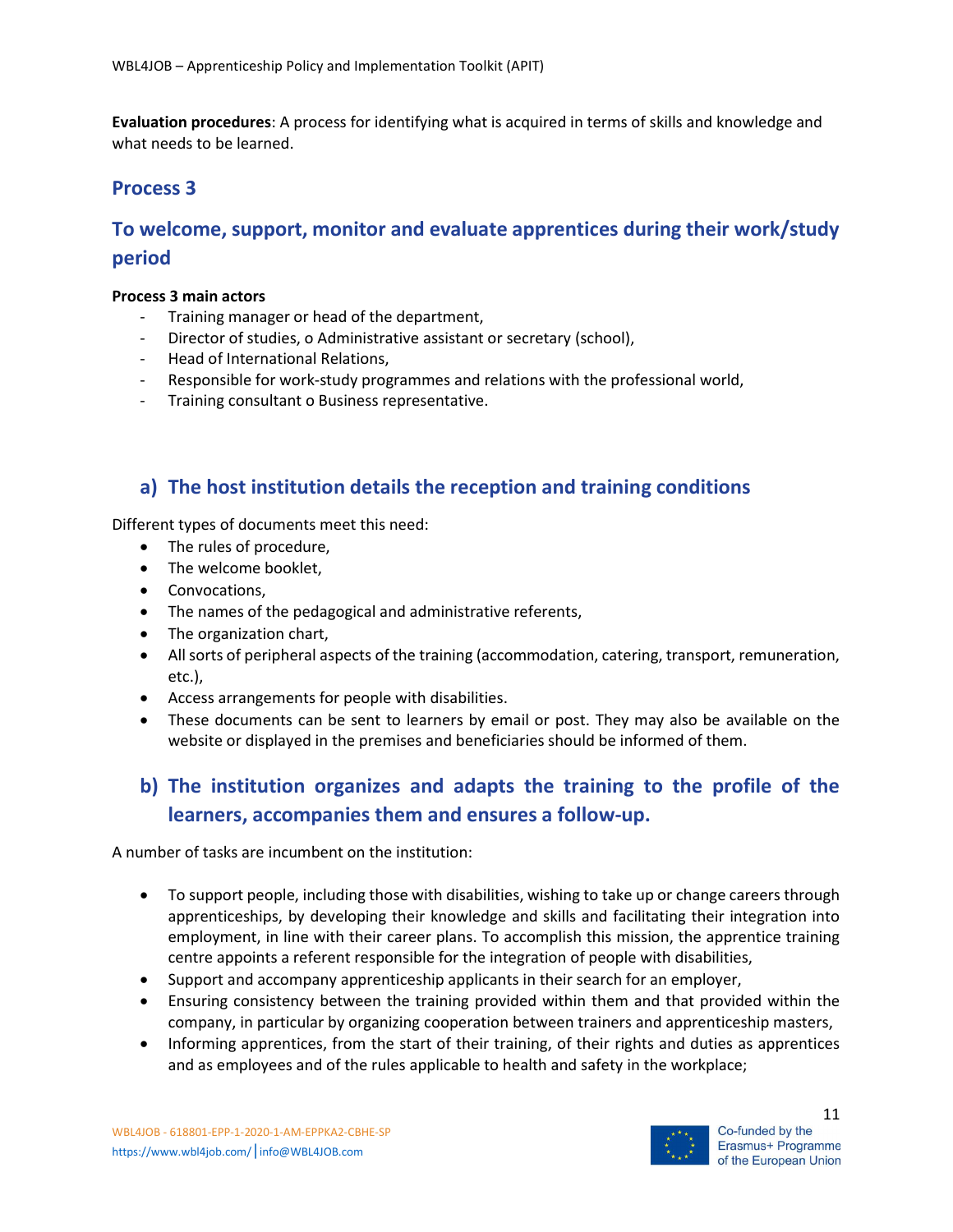- To enable apprentices who have stopped their contract to continue their training for a set period of time while helping them to find a new employer,
- Encourage the national and international mobility of apprentices by appointing dedicated staff, which may include a mobility officer mobilizing local resources at national level and European Union programmes at international level, and by mentioning the mobility period in the content of the training course, where appropriate,
- To monitor and support apprentices when the training is delivered wholly or partly by distance learning,
- To assess the skills acquired by apprentices, including through continuous assessment,
- Accompanying apprentices who have interrupted their training and those who have not obtained a diploma or professional title at the end of their training towards the people and organizations likely to help them define a project for continuing their training.

## c) The institution evaluates the achievement of the students

All the tools for evaluating learning during and at the end of the courses should be described:

- The nature of the examinations envisaged; written, oral, final examination, frequency of continuous assessment…
- Self-assessment tools,
- Interim reviews, reports, success rates,
- Skills booklets,
- Evidence of the award of the diploma and certification.

# d) The institution describes and implements formalized measures to encourage the commitment of learners and to prevent them from leaving the diploma.

These measures include:

- To prevent or resolve social and material difficulties that may jeopardize the progress of the apprenticeship contract;
- To redirect apprentices who have interrupted their training or who have not obtained their certification to organizations that can help them define a project to continue their training;
- Actively assisting apprentices in finding another company if necessary.

The formalization takes place through:

- Contacts/visits with the company, within the company,
- The organization of meetings with trainers, tutors/learners,
- Keeping a liaison booklet or logbook for each learner.

#### e) Planning students work

For work-based learning, the education institution with the company, anticipates with the learner the tasks that will be entrusted to him/her in the short, medium and long term, and ensures the coordination and progressiveness of the learning carried out in the training centre and in the company.

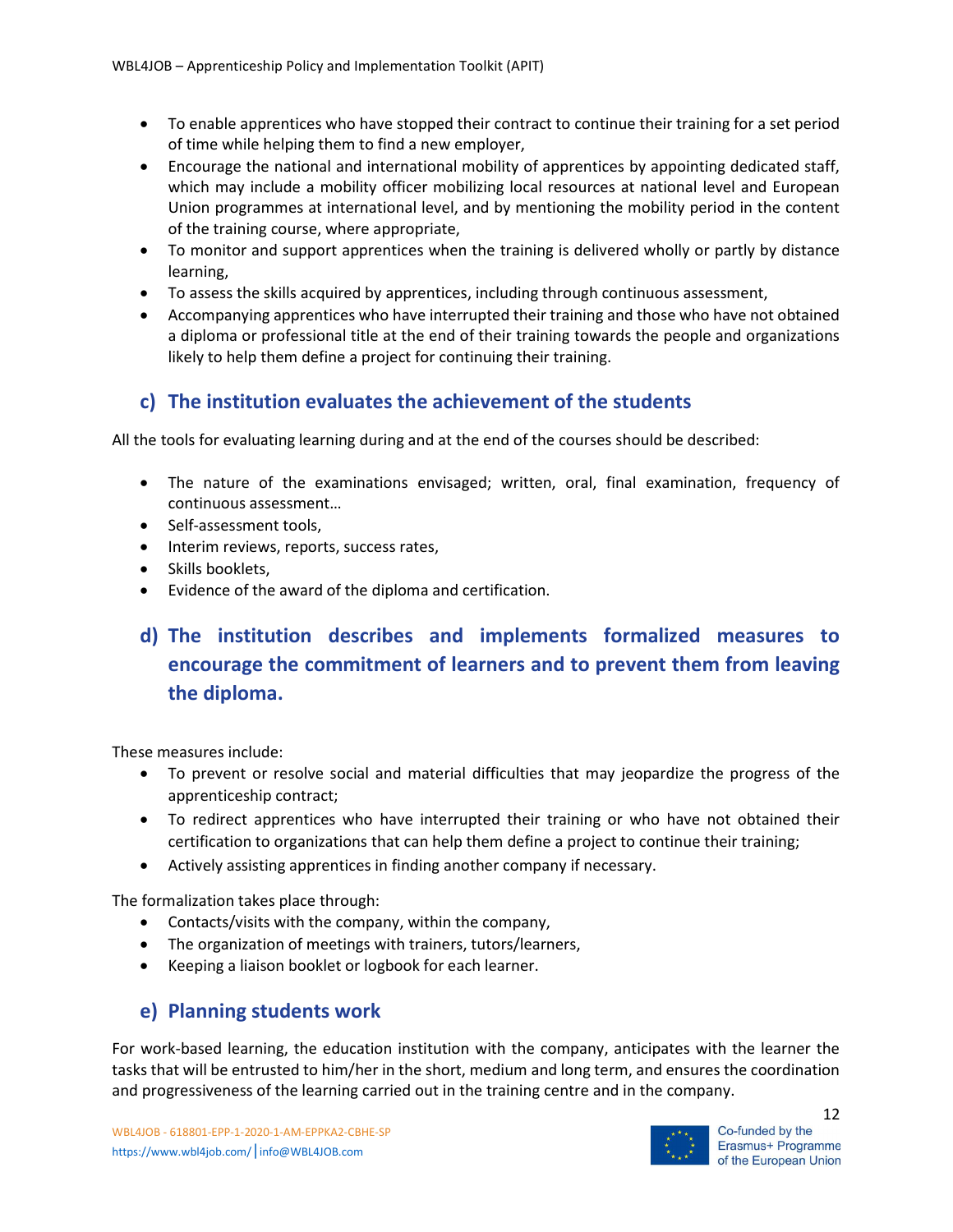Tools for liaison between the company, the apprentice and the institution are:

- A follow-up or liaison booklet for each learner,
- Any type of evidence demonstrating the dialogue between the 3 actors,
- Schedules,
- Reports of interviews or company visits,
- Dematerialized dashboards.

## f) The education institution offers socio-professional support.

It communicates:

- Financial aid schemes.
- Lists of social workers,
- The support systems for learners in the centre (catering, hostel, boarding school).

# g) The institution shall inform apprentices of their rights and duties as learners and employees, as well as the rules applicable to health and safety in the workplace.

The education institution communicates:

- The rules and procedure,
- Labour regulations: labour code, collective agreements, branch agreements…
- Notices to the employment contract,
- Minutes of the collective information meetings…

#### Process 4

## Adapting the teaching, technical, real estate and management resources to the training courses implemented

#### Process 4 main actors

- Management of the institution,
- Training manager or head of the department,
- Director of Studies,
- Responsible for work-study programmes and relations with the professional world,
- Logistics Manager,
- Financial Officer.

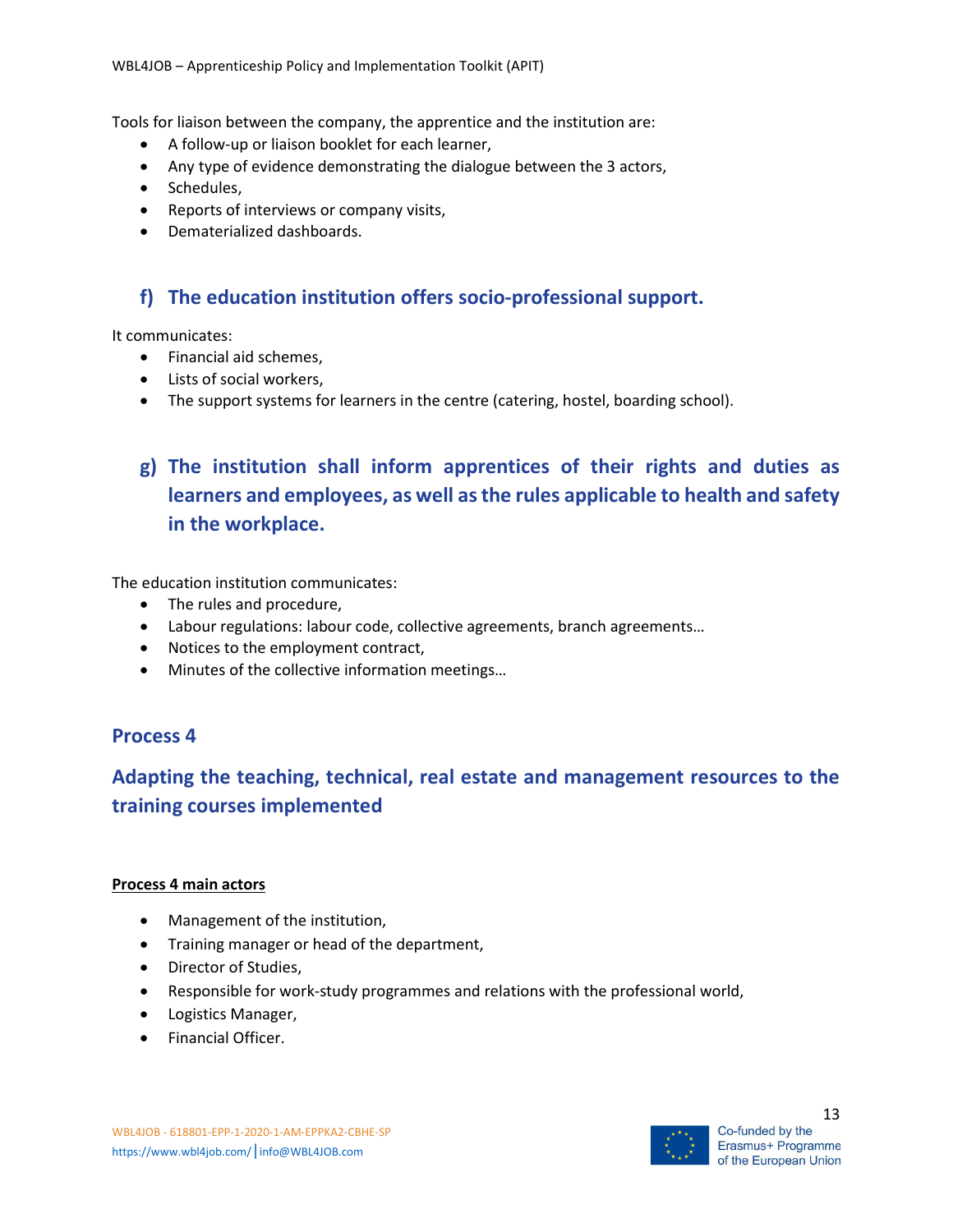# a) The institution ensures that the human, technical and material resources are adequate for carrying out the training in an appropriate environment

The following elements must be present:

- Lease or rental contracts specifying the suitability of the premises for the reception of the public,
- The classrooms, the technical facilities and specialized rooms (languages, IT, etc.), the school and administrative offices, the individual or project work areas, the documentation centre, the relaxation, catering and sanitary areas, etc.
- Appropriate equipment: video projector, flip charts, computers, specific equipment, teaching sites, language rooms, technical platforms, Learning Management System, remote connection aids, document area, teaching platform,
- The CVs of the members of the internal and external teaching team (university teachers, speakers from the professional world, lecturers, etc.). Each country should check the conditions imposed by national regulations for the reception of the public.

# b) The school mobilizes and coordinates the various internal and/or external stakeholders (educational, administrative, logistical, commercial, etc.)

It must organize the coordination of the functions necessary for training and to do this it must have:

- The functional organization chart with the fields of intervention (educational, technical, commercial, social),
- The list of stakeholders/contributors,
- Employment contracts,
- Service contracts,
- Job descriptions,
- The list of pedagogical, administrative and disability referents.

## c) The institution provides apprentices with educational resources

Different types of learning resources should exist, be regularly updated, and accessible to learners. Several categories of resources can be identified:

- Course materials/explanation of skills that need to be developed
- Videos.
- Practical information sheets,
- Tools for exploring the world of work and professional projections,
- The list of documentary resources related to the fields targeted by the course available to the institution,

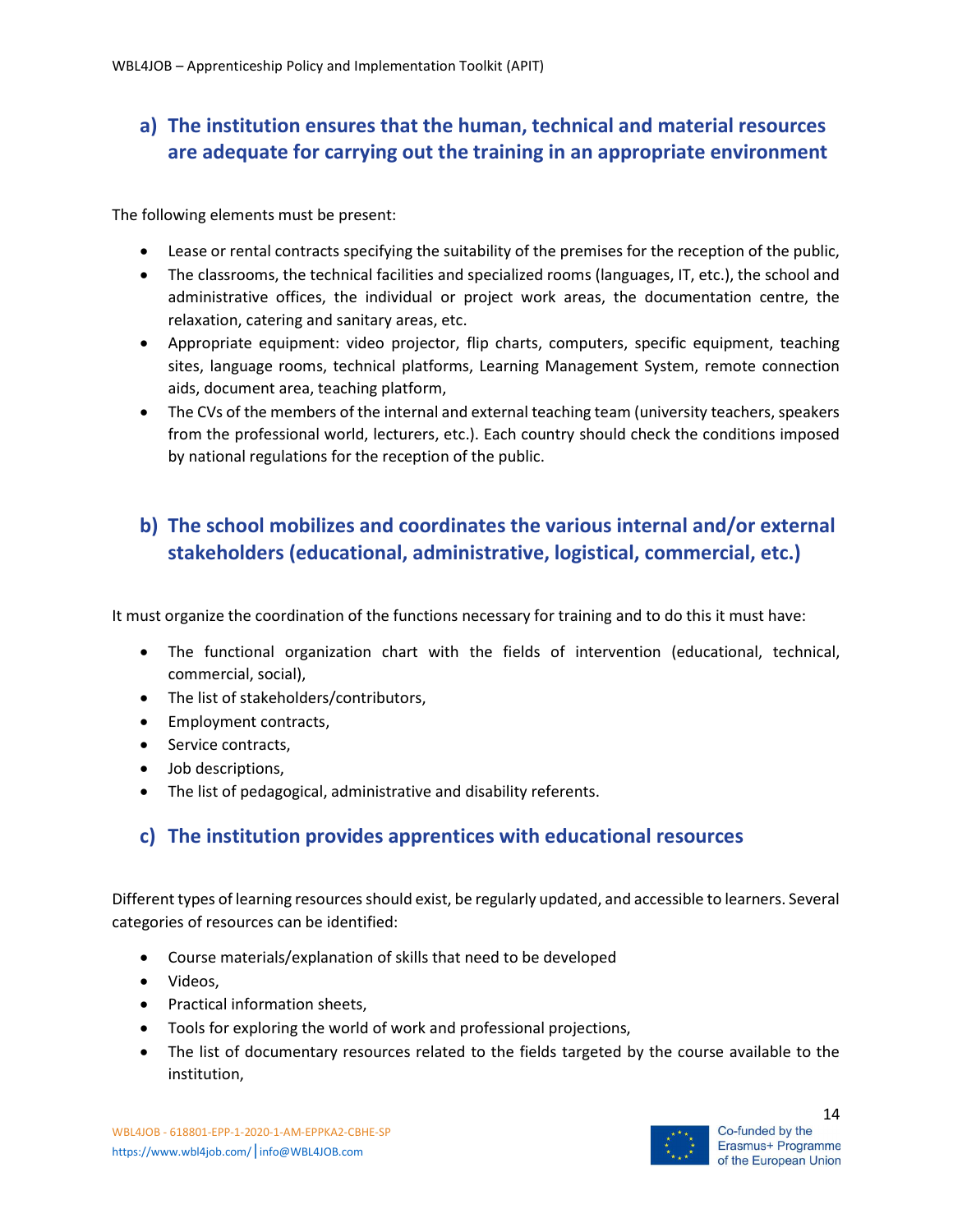- The typology of educational resources (internet, specialized magazine subscriptions, resource centre),
- How beneficiaries can access resources,
- The modalities activated to facilitate the use and appropriation of the resources by the beneficiaries (face-to-face, remote, shared space),
- Monitoring and updating of educational resources.

## d) The institution has staff dedicated to administrative management, support for national and international mobility, a disability advisor and a development council.

In addition to the teaching tasks, various functions must be performed by:

- A training manager or head of the department,
- A Director of Studies,
- An administrative assistant or secretary,
- An international relations officer,
- A person in charge of work-study programmes and relations with the professional world,
- $\bullet$  Etc...

The list is not exhaustive and these functions, which are the subject of job descriptions, must (at least for the most part) be performed by members of the teaching team. Finally, a body made up of people from the socio-economic environment, representatives of the branch of activity, managers, trainers and apprentice representatives, known as the advanced training council, must meet regularly:

- To ensure that the training course runs smoothly and that its mission is achieved,
- Look for ways to constantly improve
- To recommend new orientations to maintain the permanent adaptation of the training to the requirements of the profession in continuous evolution.

## Process 5

# Recruiting and developing the training and qualification of staff responsible for implementing training

#### Process 5 main actors

- Management of the institution,
- Training manager or head of the department,
- Director of Studies,

WBL4JOB - 618801-EPP-1-2020-1-AM-EPPKA2-CBHE-SP https://www.wbl4job.com/|info@WBL4JOB.com

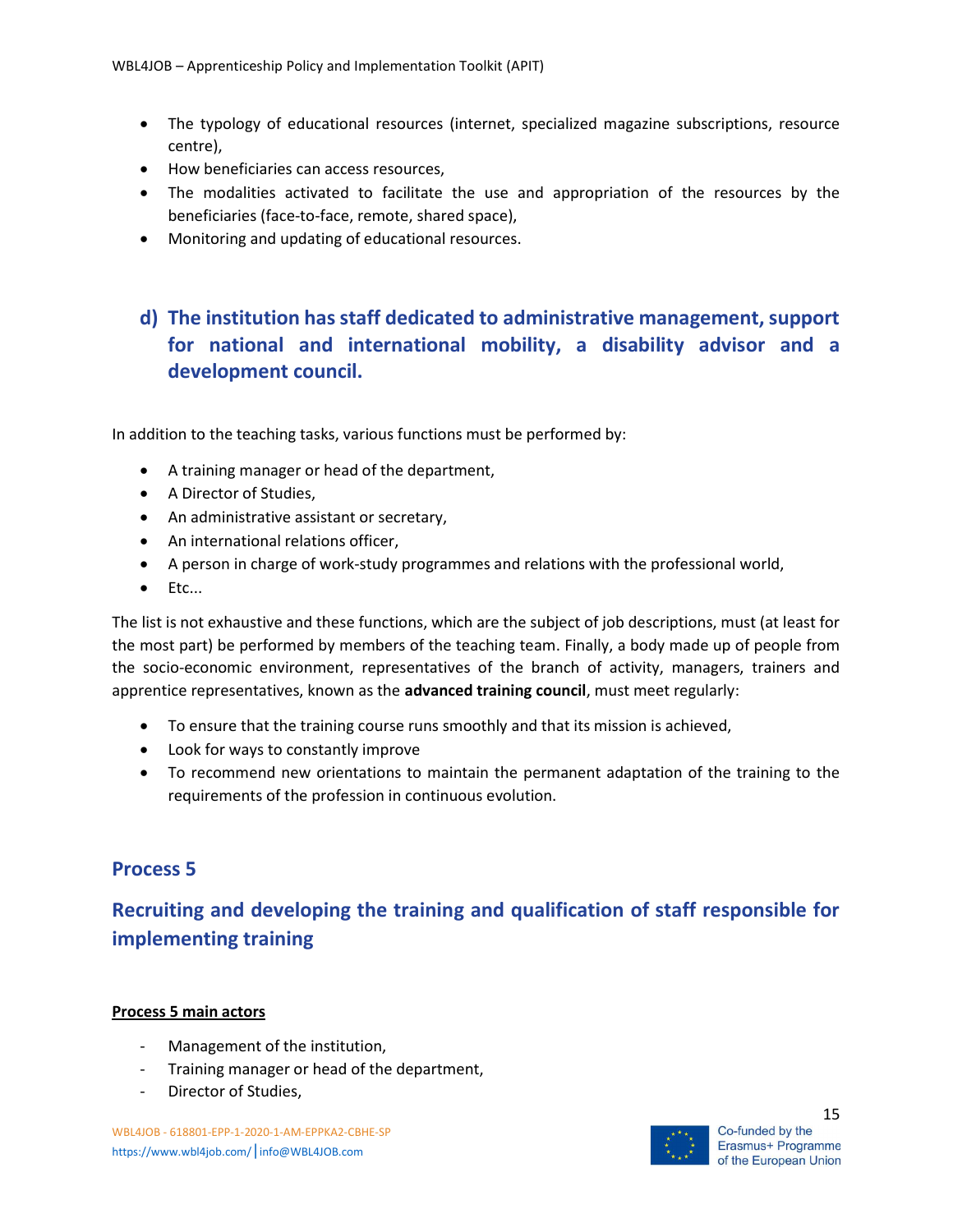- Financial Officer,
- Business representative.

### a) The institution has a teaching team responsible for carrying out the training

The staff dedicated to ensuring the supervision of the training (mainly the head of training, the director of studies, etc.) must, in agreement with the University management, identify the teaching staff requirements. They analyse the skills needs and recruitment procedures, taking into account the training programme and its specificities.

- These lecturers may be internal (from the University's teaching staff) or external (from the socioprofessional environment whose professional activity is related to the requirements of the course).
- These contributors are recruited on a long-term contract and are permanently involved in the training and the institution or intervene on an ad hoc basis and carryout temporary work with an employment or service contract (invoicing of fees). It is then necessary that the call for applications (according to the needs identified) is as broad as possible and officially published.

The staff dedicated to supervising the training defines a selection committee that evaluates the skills of the various trainer candidates. It audits the candidates and examines:

- Curricula vitae of the candidate trainers,
- The diplomas, initial and continuing training courses followed by the candidates,
- Their professional experiences through professional interviews.

The staff dedicated to training supervision establishes a process for welcoming and integrating these new teachers (in accordance with the University's rules).

## b) The institution maintains and develops the skills of its employees, adapted to the training it provides.

The institution shall draw up a training plan for the development of skills, multidisciplinary and teamwork for all its staff, taking into account the specific features of the training, the requirements of the WBL course and legal and technological developments in the sector.

#### Process 6

# To place the training institution in its professional environment and mobilize partners

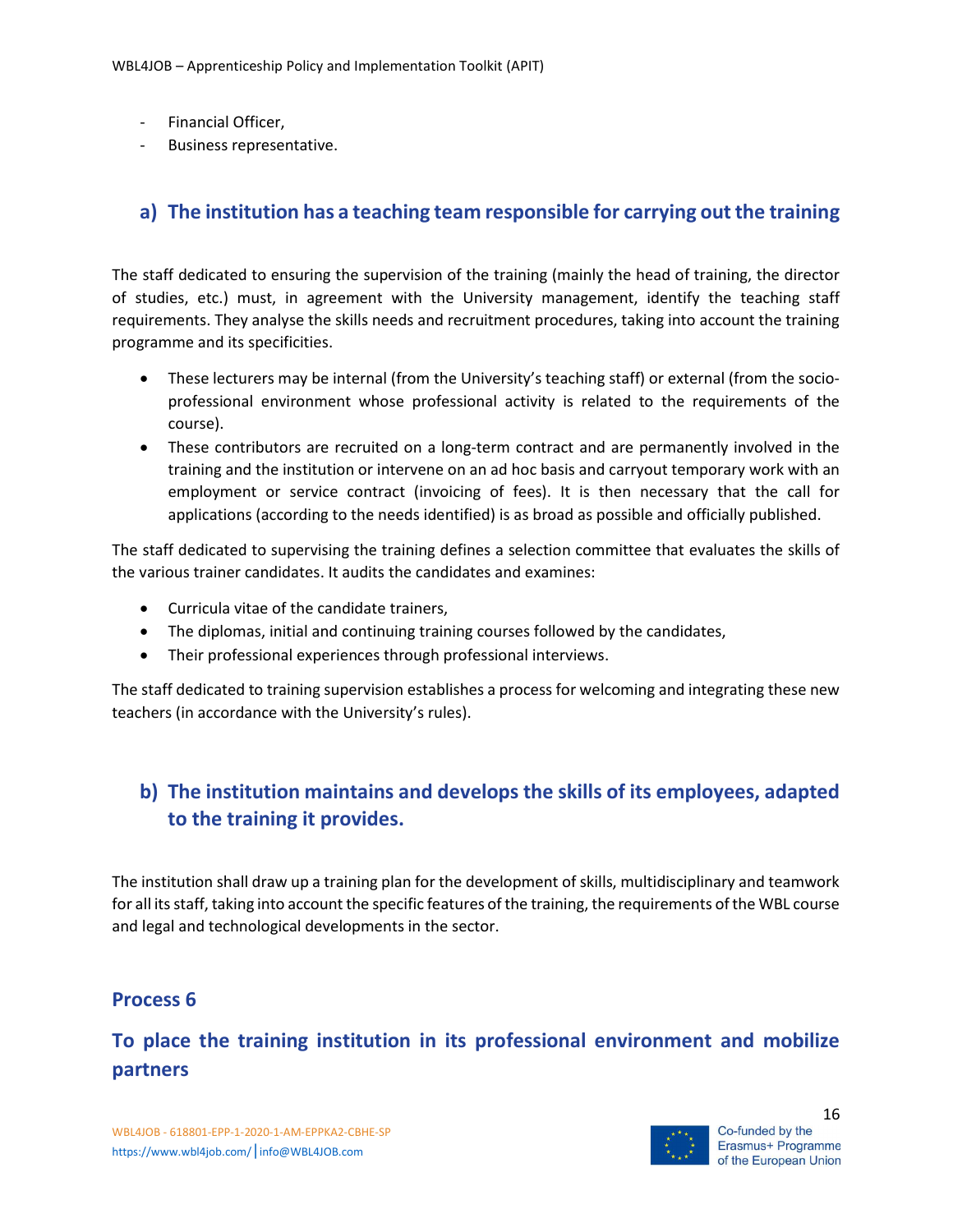#### Process 6 main actors

- Management of the institution,
- Training manager or head of the department,
- Director of Studies,
- Head of International Relations,
- Responsible for work-study programmes and relations with the professional world,
- Training consultant to Business representative.

## a) The institution carries out a global watch on the field of vocational training and makes use of the lessons learned

- The institution provides economic and legal monitoring of the proposed training sector:
- The institution monitors changes in skills, professions and jobs in its sectors of activity and makes use of the lessons learned.
- The institution monitors pedagogical and technological innovations that enable it to develop its services and makes use of the lessons learned. The actions cover:
	- o Participation in conferences, symposiums, trade fairs
	- o Membership of a professional network (trade union, federation, forums),Subscriptions to professional journals.
	- $\circ$  The organization of the dissemination of the elements resulting from the monitoring to the trainers so that the developments observed are integrated into the content of the training courses offered.

## b) The institution mobilizes expertise

The institution is implementing processes:

- For the search for skills, expertise and partnerships,
- For the constitution of a network in the field of developed training.

The institution plays an important at the events organized by the actors of the professional environment for which it provides the training. It sets up a team of training advisors, a real sales force whose mission is to prospect for companies likely to hire work-study students. The practices are those identified in commercial techniques: phoning, mailing, face-to-face visits, social networks, etc., with the creation of a prospect file which will be a real asset for the sustainability of the training.

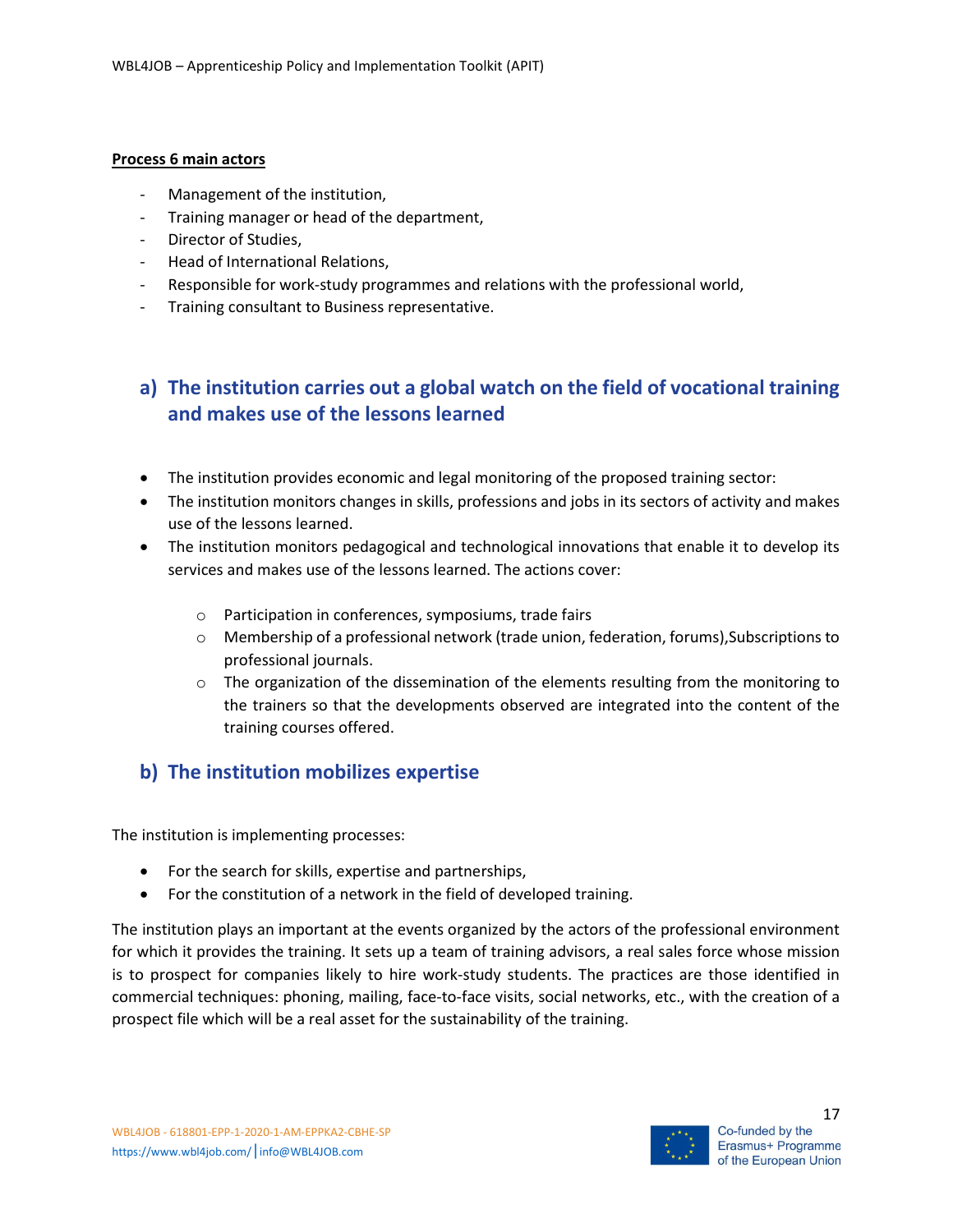## c) The institution builds a network of economic partnerships

The institution must be involved and invest in the professional environment to create and mobilize a network of socio-economic partners with the aim of co-constructing the training engineering and promoting to companies. It is also responsible for developing, through its networks, actions that facilitate the professional integration of graduates or their further study in order to ensure that they continue to acquire knowledge and skills. These actions bring to the institution:

- An improvement in its image,
- A true recognition of its environment,
- A key partner for employers looking for employees, qualifications and skills.

## Process 7

# Collecting and taking into account feedback and complaints from stakeholders on the services provided

#### Process 7 main actors

- Management of the institution,
- Training manager or head of the department,
- Director of Studies,
- Responsible for work-study programmes and relations with the professional world,
- business representative.

## a) The institution collects the assessments of the parties involved: apprentices, funders, teaching teams and the companies concerned.

A system for collecting feedback from the various stakeholders should be carried out with appropriate frequency, including follow-up mechanisms and allowing for free expression(respecting anonymity).To do this, there are various tools available:

- Satisfaction survey,
- Questionnaire,
- Interview reports,
- Evaluation at various moments…,

A process for analysing and processing the assessments must be defined; the use of digital technology is recommended to gain in speed and confidentiality. In the same context, it is necessary to consider the modalities for dealing with hazards occurring during training, difficulties and complaints (crisis management).